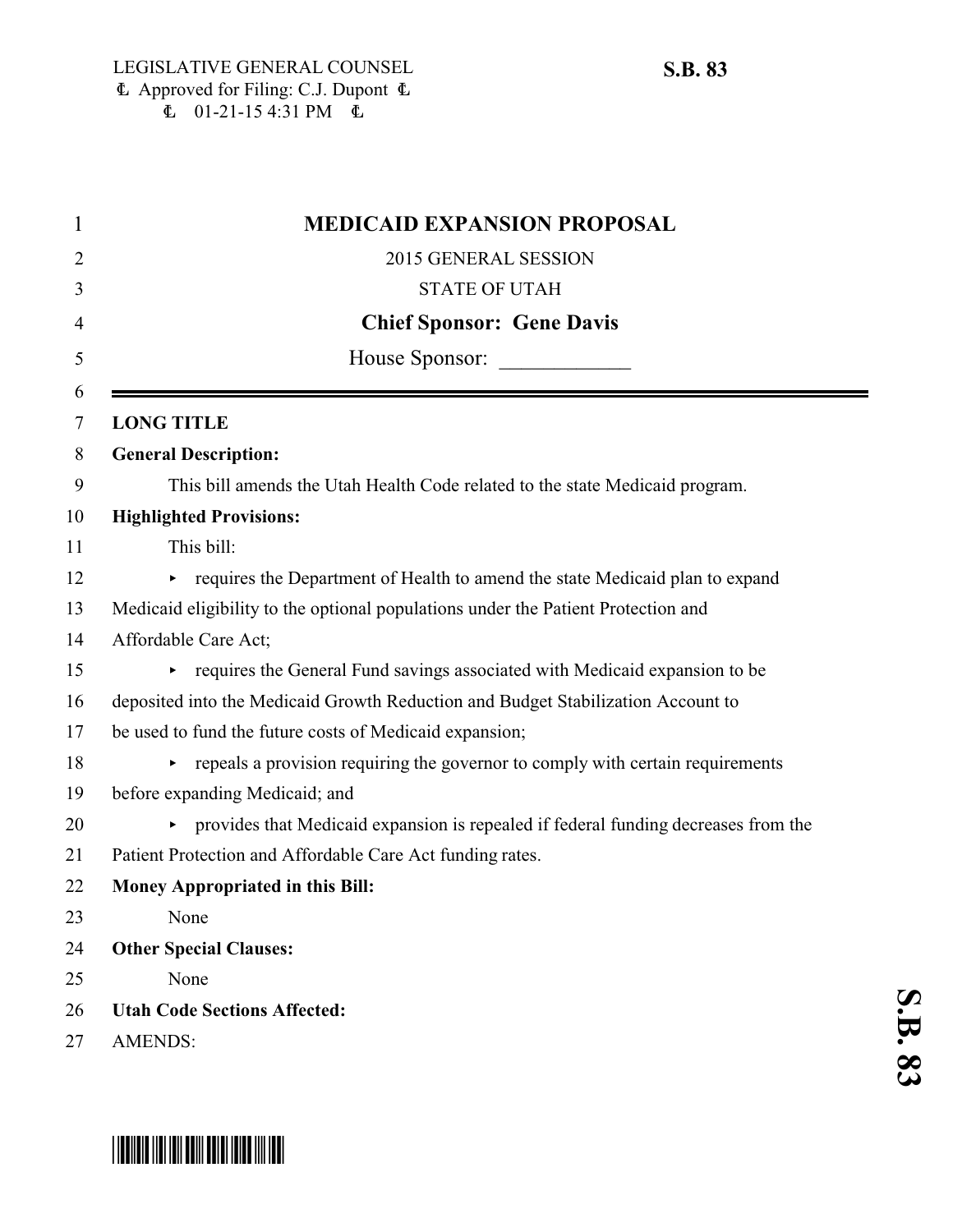<span id="page-1-1"></span>**S.B. 83 01-21-15 4:31 PM**

<span id="page-1-0"></span>

| 28       | 63J-1-315, as enacted by Laws of Utah 2011, Chapter 211                                     |
|----------|---------------------------------------------------------------------------------------------|
| 29       | <b>ENACTS:</b>                                                                              |
| 30       | 26-18-20, Utah Code Annotated 1953                                                          |
| 31       | <b>REPEALS:</b>                                                                             |
| 32<br>33 | 26-18-18, as enacted by Laws of Utah 2013, Chapter 477                                      |
| 34       | Be it enacted by the Legislature of the state of Utah:                                      |
| 35       | Section 1. Section 26-18-20 is enacted to read:                                             |
| 36       | 26-18-20. Medicaid eligibility expansion.                                                   |
| 37       | (1) For purposes of this section, "PPACA" means the same as that term is defined in         |
| 38       | Section 31A-1-301.                                                                          |
| 39       | (2) The state shall, in accordance with this section and PPACA, amend its state             |
| 40       | Medicaid plan to expand Medicaid eligibility to the optional Medicaid expansion population  |
| 41       | under PPACA.                                                                                |
| 42       | (3) (a) The department shall assist the Department of Finance with identifying savings      |
| 43       | to the state General Fund associated with the expansion of Medicaid eligibility under this  |
| 44       | section.                                                                                    |
| 45       | (b) The Department of Finance shall deposit the savings identified under Subsection         |
| 46       | (3)(a) into the Medicaid Growth Reduction and Budget Stabilization Account in accordance    |
| 47       | with Section $63J-1-315$ .                                                                  |
| 48       | The Medicaid expansion under this section is repealed on the date of a certification<br>(4) |
| 49       | by the executive director that:                                                             |
| 50       | (a) Congress has taken an action that will reduce the federal financial participation for   |
| 51       | the expansion population; and                                                               |
| 52       | (b) the reduction in federal financial participation exceeds the reductions described in    |
| 53       | PPACA, Subsection $2001(a)(3)$ .                                                            |
| 54       | Section 2. Section 63J-1-315 is amended to read:                                            |
| 55       | 63J-1-315. Medicaid Growth Reduction and Budget Stabilization Account                       |
| 56       | --Transfers of Medicaid growth savings -- Base budget adjustments.                          |
| 57       | (1) As used in this section:                                                                |
| 58       | (a) "Department" means the Department of Health created in Section 26-1-4.                  |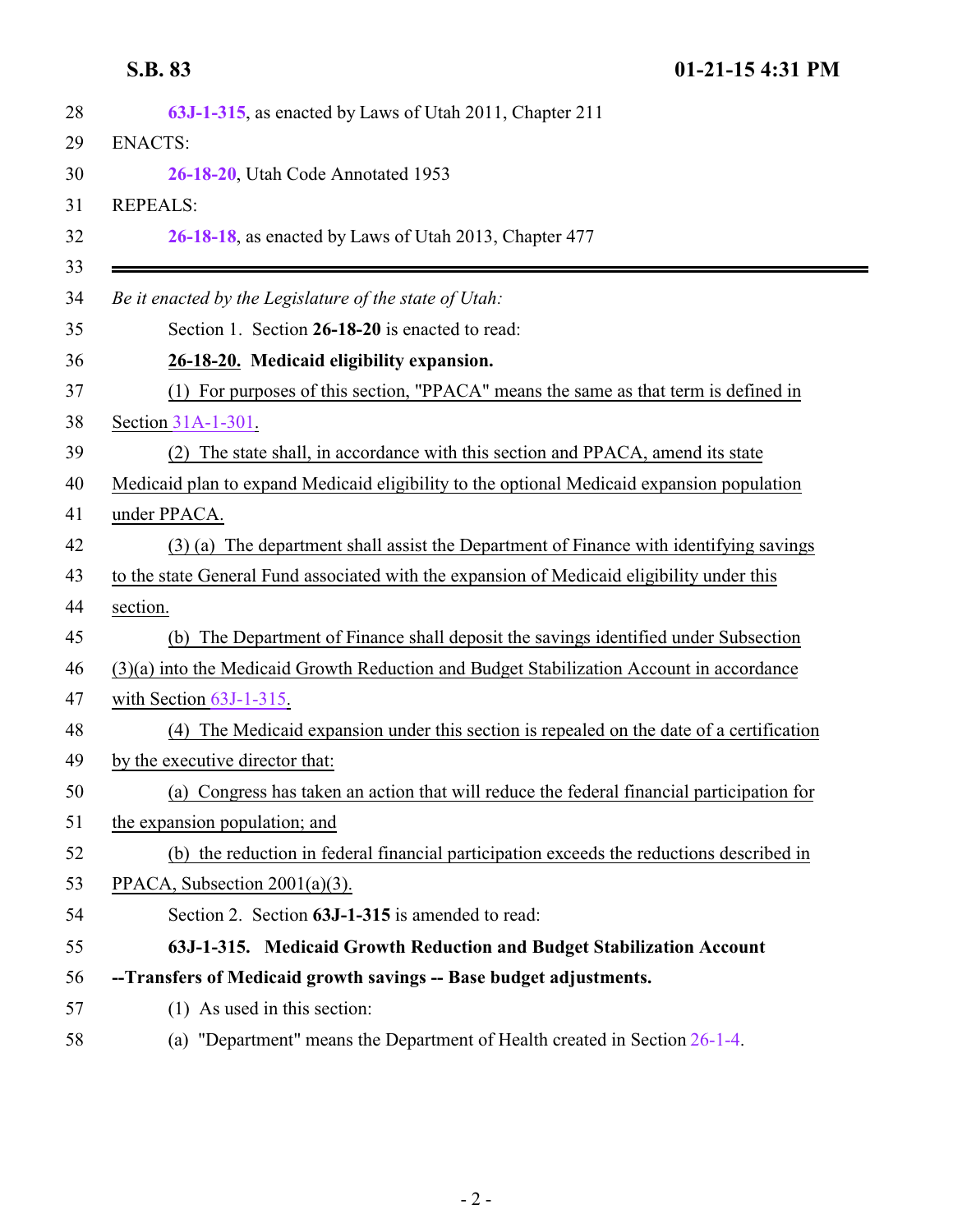### **01-21-15 4:31 PM S.B. 83**

 (b) "Division" means the Division of Health Care Financing created within the department under Section [26-18-2.1](http://le.utah.gov/UtahCode/SectionLookup.jsp?section=26-18-2.1&session=2015GS). (c) "General Fund revenue surplus" means a situation where actual General Fund revenues collected in a completed fiscal year exceed the estimated revenues for the General Fund for that fiscal year that were adopted by the Executive Appropriations Committee of the Legislature. (d) "Medicaid growth savings" means the Medicaid growth target minus Medicaid program expenditures, if Medicaid program expenditures are less than the Medicaid growth target. (e) "Medicaid growth target" means Medicaid program expenditures for the previous year multiplied by 1.08. (f) "Medicaid program" is as defined in Section [26-18-2](http://le.utah.gov/UtahCode/SectionLookup.jsp?section=26-18-2&session=2015GS). (g) "Medicaid program expenditures" means total state revenue expended for the Medicaid program from the General Fund, including restricted accounts within the General Fund, during a fiscal year. (h) "Medicaid program expenditures for the previous year" means total state revenue expended for the Medicaid program from the General Fund, including restricted accounts within the General Fund, during the fiscal year immediately preceding a fiscal year for which Medicaid program expenditures are calculated. (i) "Operating deficit" means that, at the end of the fiscal year, the unassigned fund balance in the General Fund is less than zero. (j) "State revenue" means revenue other than federal revenue. (k) "State revenue expended for the Medicaid program" includes money transferred or appropriated to the Medicaid Growth Reduction and Budget Stabilization Account only to the extent the money is appropriated for the Medicaid program by the Legislature. (2) There is created within the General Fund a restricted account to be known as the Medicaid Growth Reduction and Budget Stabilization Account. 86 (3) (a) (i) Except as provided in Subsection  $(6)$ , if, at the end of a fiscal year, there is a General Fund revenue surplus, the Division of Finance shall transfer an amount equal to Medicaid growth savings from the General Fund to the Medicaid Growth Reduction and Budget Stabilization Account.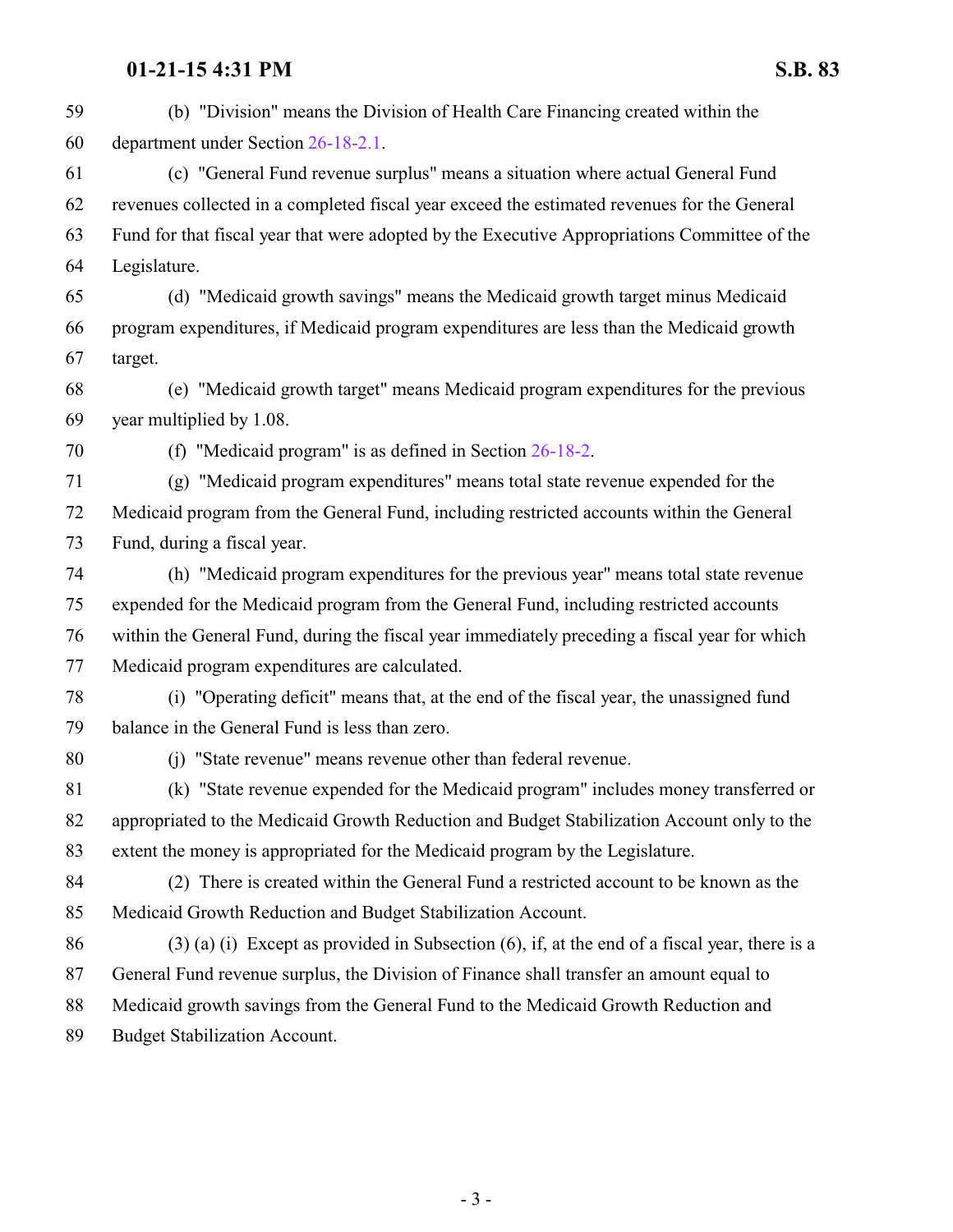# **S.B. 83 01-21-15 4:31 PM**

| 90  | (ii) If the amount transferred is reduced to prevent an operating deficit, as provided in        |
|-----|--------------------------------------------------------------------------------------------------|
| 91  | Subsection (6), the Legislature shall include, to the extent revenue is available, an amount     |
| 92  | equal to the reduction as an appropriation from the General Fund to the account in the base      |
| 93  | budget for the second fiscal year following the fiscal year for which the reduction was made.    |
| 94  | (b) If, at the end of a fiscal year, there is not a General Fund revenue surplus, the            |
| 95  | Legislature shall include, to the extent revenue is available, an amount equal to Medicaid       |
| 96  | growth savings as an appropriation from the General Fund to the account in the base budget for   |
| 97  | the second fiscal year following the fiscal year for which the reduction was made.               |
| 98  | (c) Subsections $(3)(a)$ and $(3)(b)$ apply only to the fiscal year in which the department      |
| 99  | implements:                                                                                      |
| 100 | (i) the proposal developed under Section $26-18-405$ to reduce the long-term growth in           |
| 101 | state expenditures for the Medicaid program, and to each fiscal year after that year[-]; or      |
| 102 | (ii) expansion of Medicaid eligibility under Section $26-18-20$ .                                |
| 103 | (4) The Division of Finance shall calculate the amount to be transferred under                   |
| 104 | Subsection (3):                                                                                  |
| 105 | (a) before transferring revenue from the General Fund revenue surplus to:                        |
| 106 | (i) the General Fund Budget Reserve Account under Section 63J-1-312 and;                         |
| 107 | (ii) the State Disaster Recovery Restricted Account under Section 63J-1-314;                     |
| 108 | (b) before earmarking revenue from the General Fund revenue surplus to the Industrial            |
| 109 | Assistance Account under Section 63M-1-905; and                                                  |
| 110 | (c) before making any other year-end contingency appropriations, year-end set-asides,            |
| 111 | or other year-end transfers required by law.                                                     |
| 112 | (5) (a) If, at the close of any fiscal year, there appears to be insufficient money to pay       |
| 113 | additional debt service for any bonded debt authorized by the Legislature, the Division of       |
| 114 | Finance may hold back from any General Fund revenue surplus money sufficient to pay the          |
| 115 | additional debt service requirements resulting from issuance of bonded debt that was             |
| 116 | authorized by the Legislature.                                                                   |
| 117 | (b) The Division of Finance may not spend the hold back amount for debt service                  |
| 118 | under Subsection $(5)(a)$ unless and until it is appropriated by the Legislature.                |
| 119 | (c) If, after calculating the amount for transfer under Subsection (3), the remaining            |
| 120 | General Fund revenue surplus is insufficient to cover the hold back for debt service required by |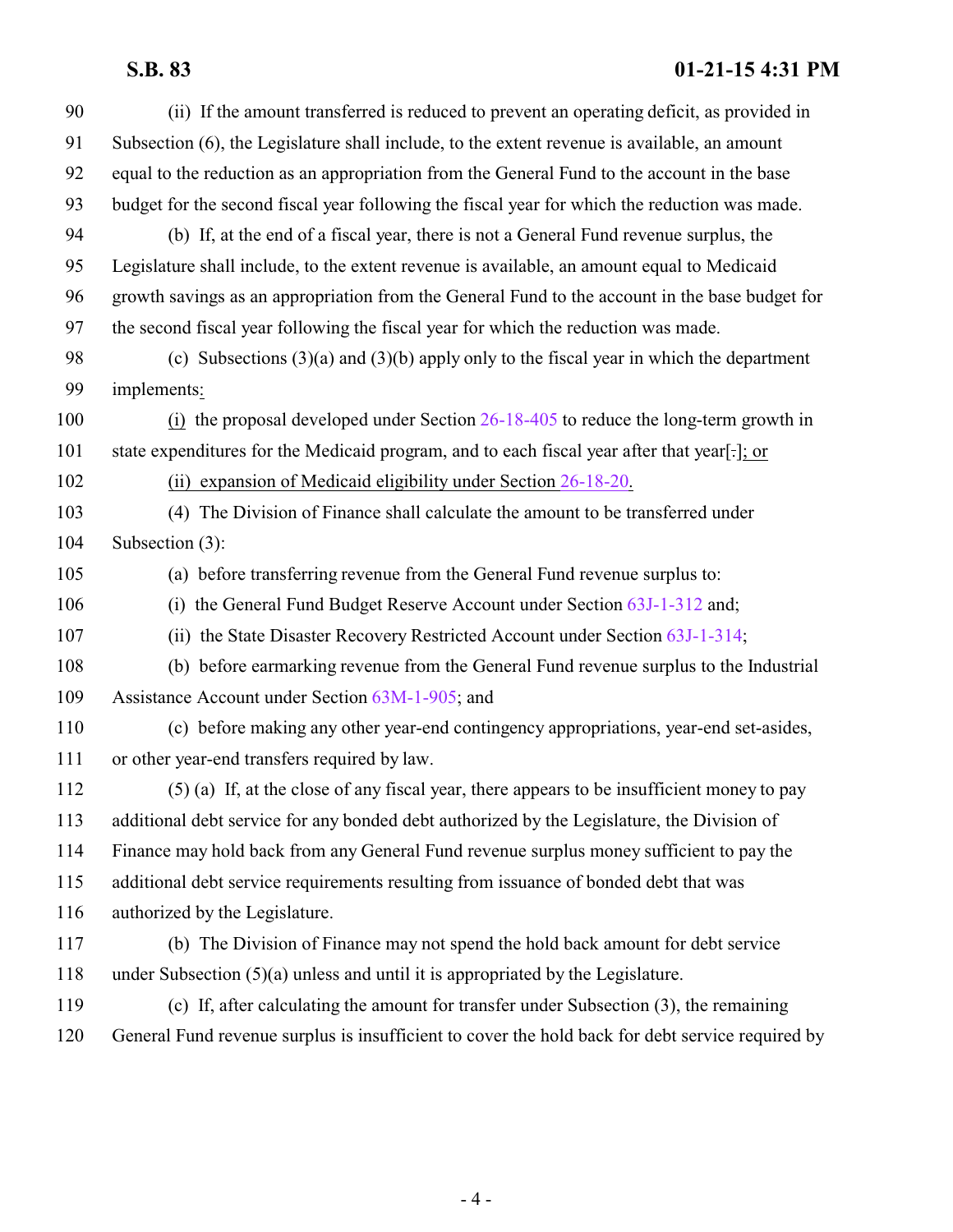## **01-21-15 4:31 PM S.B. 83**

Subsection (5)(a), the Division of Finance shall reduce the transfer to the Medicaid Growth

 Reduction and Budget Stabilization Account by the amount necessary to cover the debt service hold back.

 (d) Notwithstanding Subsections (3) and (4), the Division of Finance shall hold back the General Fund balance for debt service authorized by this Subsection (5) before making any transfers to the Medicaid Growth Reduction and Budget Stabilization Account or any other designation or allocation of General Fund revenue surplus.

 (6) Notwithstanding Subsections (3) and (4), if, at the end of a fiscal year, the Division of Finance determines that an operating deficit exists and that holding back earmarks to the Industrial Assistance Account under Section [63M-1-905](http://le.utah.gov/UtahCode/SectionLookup.jsp?section=63m-1-905&session=2015GS), transfers to the State Disaster Recovery Restricted Account under Section [63J-1-314](http://le.utah.gov/UtahCode/SectionLookup.jsp?section=63j-1-314&session=2015GS), transfers to the General Fund Budget 132 Reserve Account under Section [63J-1-312](http://le.utah.gov/UtahCode/SectionLookup.jsp?section=63j-1-312&session=2015GS), or earmarks and transfers to more than one of those accounts, in that order, does not eliminate the operating deficit, the Division of Finance may reduce the transfer to the Medicaid Growth Reduction and Budget Stabilization Account by the amount necessary to eliminate the operating deficit.

 (7) The Legislature may appropriate money from the Medicaid Growth Reduction and Budget Stabilization Account only:

 (a) (i) if Medicaid program expenditures for the fiscal year for which the appropriation is made are estimated to be 108% or more of Medicaid program expenditures for the previous year; and

141  $[(\theta)]$  (ii) for the Medicaid program[-]; or

(b) to fund Medicaid expansion under Section [26-18-20](#page-1-1).

 (8) The Division of Finance shall deposit interest or other earnings derived from investment of Medicaid Growth Reduction and Budget Stabilization Account money into the General Fund.

Section 3. **Repealer.**

This bill repeals:

Section **[26-18-18](http://le.utah.gov/UtahCode/SectionLookup.jsp?section=26-18-18&session=2015GS), Optional Medicaid expansion.**